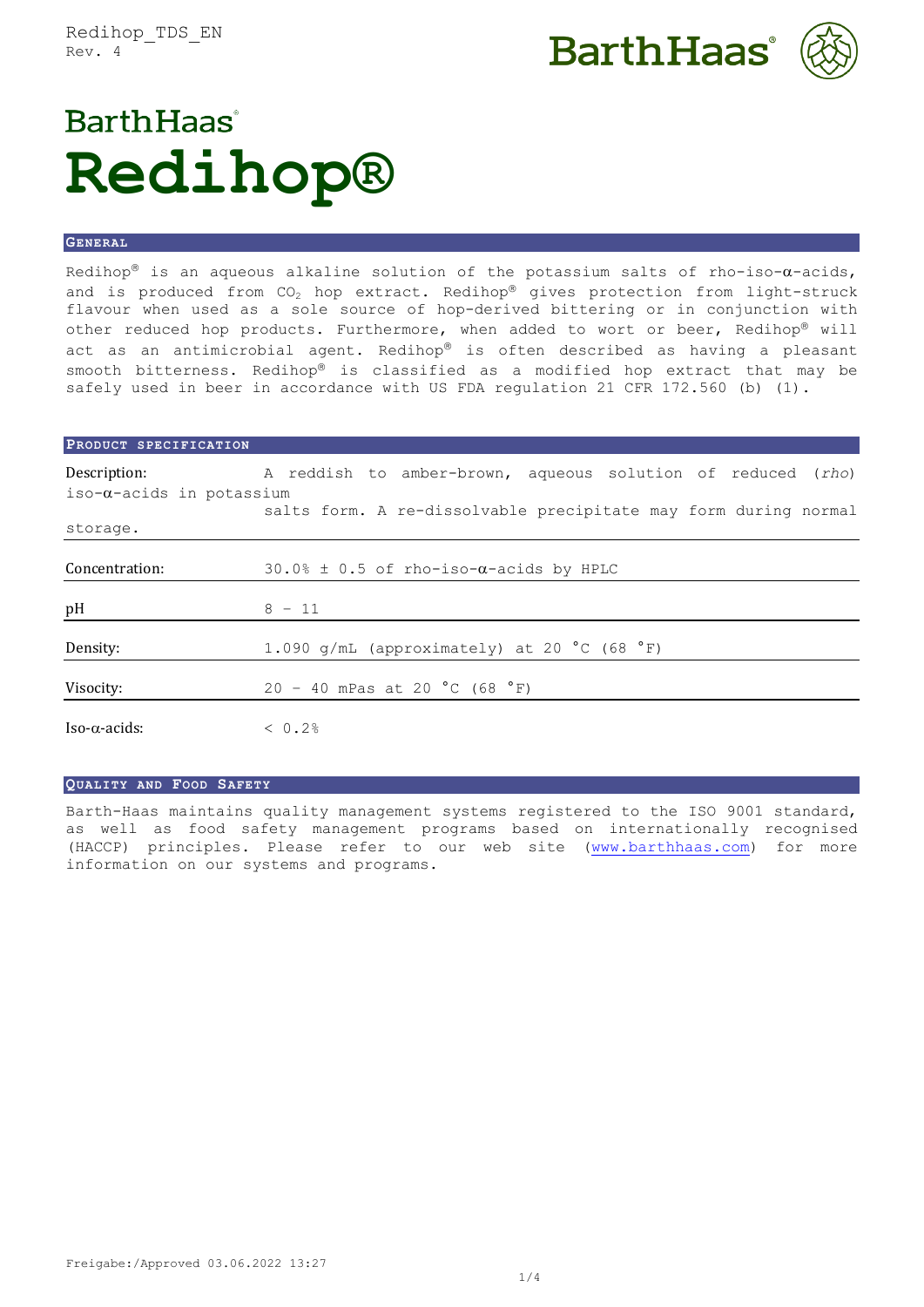



## **PRODUCT USE**

Redihop<sup>®</sup> is normally used as a post fermentation addition to unhopped beer, but good utilisation can be achieved by addition to the kettle and therefore, some brewers prefer to make a partial or even complete addition to the wort. Dosing Redihop® into the kettle reduces the chances of encountering bacterial growth during fermentation. For light-stable beers packaged in clear or green glass bottles, all hop bitterness must be derived from light-stable hop products such as Redihop®, usually in combination with Tetrahop® Gold or Hexahop® Gold. Redihop® should be added, without prior dilution, to the kettle or directly to beer either before or after conditioning but before the final filtration. Preferably, post-fermentation dosage should be by metered injection into a turbulent beer stream during transfer. The addition point should be well separated from that of any other additions.

The dosing rate depends on the expected utilisation for the chosen point of addition, and also allowing for the fact that rho-iso- $\alpha$ -acids are less bitter than normal iso- $\alpha$ -acids by a factor of 0.7. Actual utilisation varies depending on plant and process conditions in the brewery. To ensure optimum performance for post fermentation addition, we recommend that Redihop® be warmed to 50  $^{\circ}$ C (120  $^{\circ}$ F) and then agitated to ensure dissolution of any precipitate before use. We recommend that the clear solution be injected directly into the turbulent beer stream preferably after primary filtration and gravity adjustment, but prior to final filtration (polish/trap filter). The dosing pump should be adjusted to deliver Redihop® over approximately 70% of the total transfer time. Following dosing, we recommend cleaning lines and dosing pumps with warm slightly alkaline de-mineralised water or ethanol immediately after each use

## **USAGE CALCULATIONS**

The following calculations are based on the fact that, for the same concentration in beer, rho-iso- $\alpha$ -acids (rho-IAA) are reported to have only 0.7 sensory bitter units compared with normal iso- $\alpha$ -acids (IAA). Utilisation of rho-IAA is likely to be about  $70$  -  $75\%$  when Redihop® is used post-fermentation and about 45% when used in the kettle.

### **1. Post-fermentation use**

Desired Sensory Bitterness Units = BU

rhoIAA required in beer  $(mg/L) = \frac{BU}{2\pi}$ 0.7  $(0.7 = \textit{bitterness of Redihop relative to IAA})$ 

> Dosage rhoIAA in mg/L (70% utilisation assumed) =  $\frac{BU}{2}$ 0.7  $\times \frac{100}{70}$ 70 Dosage in grams rhoIAA per hL of beer =  $\frac{BU}{C}$ 0.7  $\times \frac{100}{70}$ 70  $\times \frac{100}{100}$ 1000 Dosage amount of Redihop® (30% rhoIAA)in g/hL :

> > BU 0.7  $\times \frac{100}{10}$ 70  $\times \frac{100}{100}$ 1000  $\times \frac{100}{20}$ 30  $g/hL = BU \times 0.68g/hL$

Dosage amount of Redihop® (30% rhoIAA)in mL/hL:

$$
\frac{BU}{0.7} \times \frac{100}{70} \times \frac{100}{1000} \times \frac{100}{30} \times \frac{1}{1.090} \text{mL/hL} = BU \times 0.62 \text{mL/hL}
$$

*(e.g. in order to achieve a bitterness of 12 desired sensory bitter units (12/0.7 X 100/70 X 100/1000 X 100/30) 8.2 g/hL of Redihop or 7.5 mL/hL are necessary).*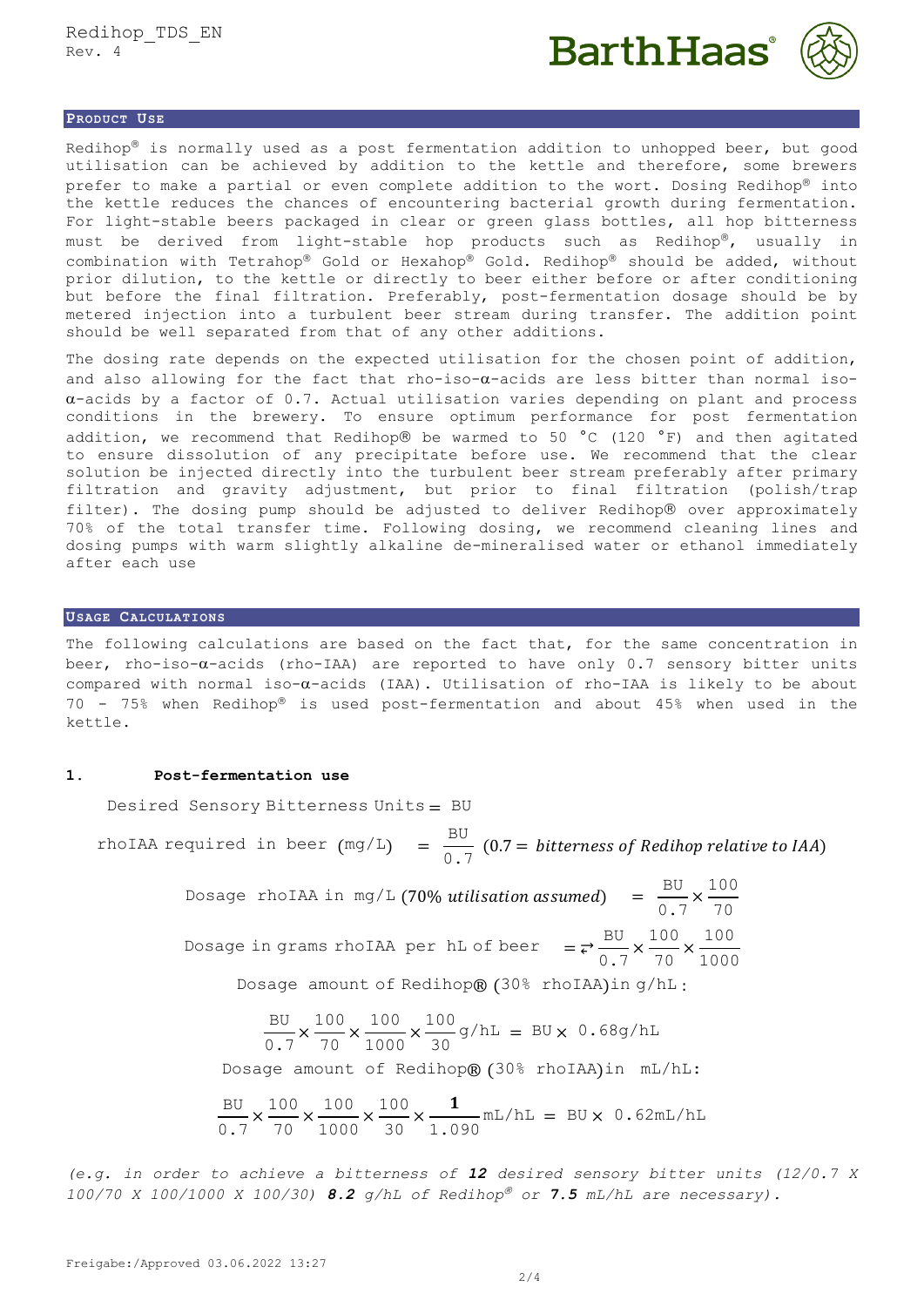Redihop\_TDS\_EN Rev. 4



# **2. Kettle use**

Substituting 45% for 70% utilisation in the calculation shown above, the amount of Redihop® to use in the kettle = BU X 1.06 mL/hL

*(e. g. for 12 Sensory Bitter Units; 12.7 g/hL)*